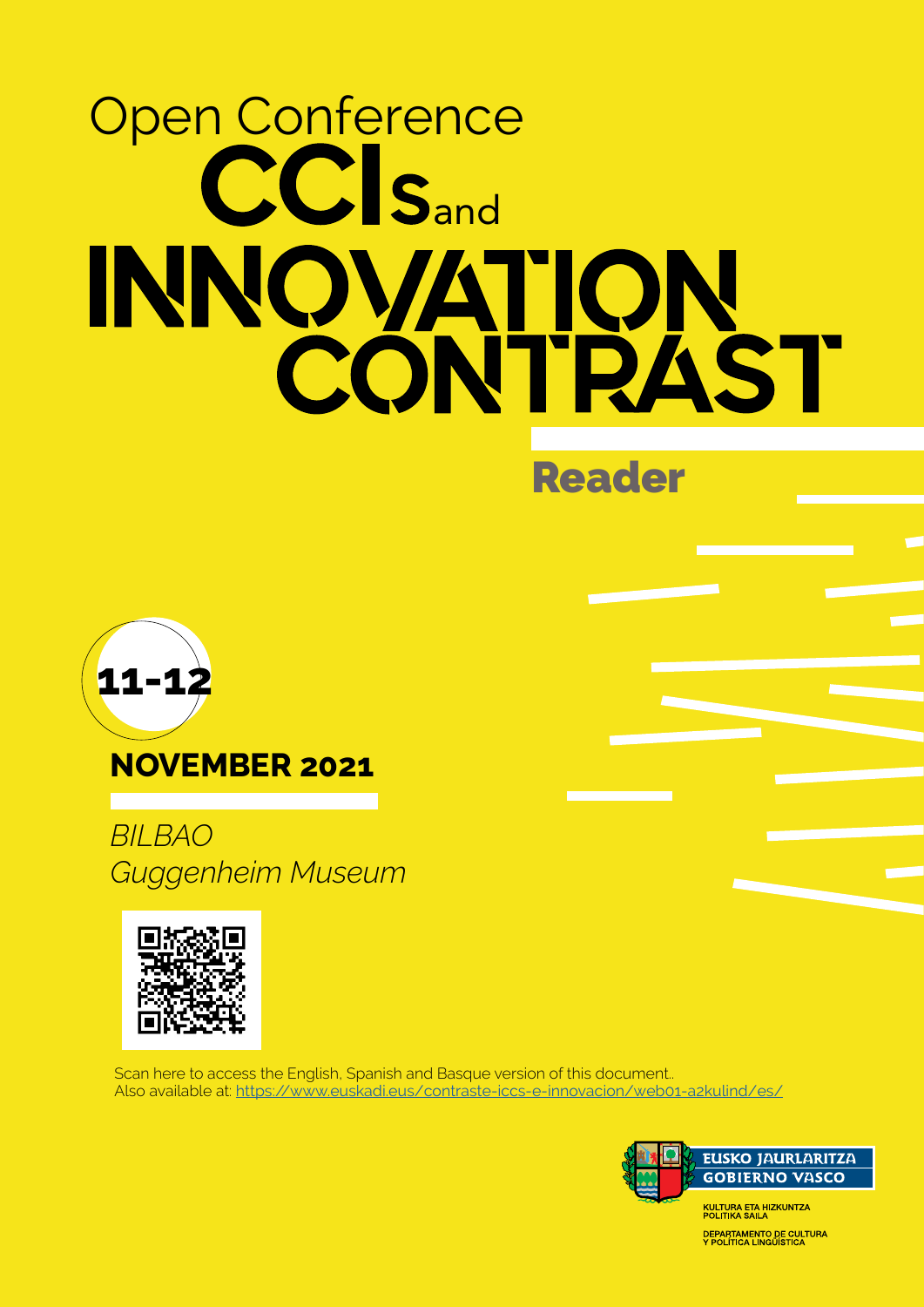

This event is the result of the "CCIs and Innovation Contrast" working process, during which three group of experts have been meeting in online sessions to jointly work on different topics: Working Group 1 (WG1) on innovation, WG2 on R&D and WG3 on the measurement of R&D&I.

This working process with international, national and local experts are part of the efforts to create spaces for the exchange of good practices and knowledge development.

The "CCIs and Innovation Contrast" initiative tries to deal with the following detected issues:

- 1. Low performance of the Basque Country in terms of indicators of innovation in the CCI sector.
- 2. Lack of application of the major European statistical frameworks at the regional level, where few data is collected for the innovation measurement indicators.

The overall objective for the "CCIs and Innovation Contrast" is to gain knowledge that will enable the development of better-informed policies and initiative. The aim is to agree and lay the foundations of a model for the assessment and measurement of innovation and R&D&I in the CCS that will contribute to:

- $\bigcirc$  1. Overcome the purely speculative dilemmas about what is and what is not innovation and R&D&I in the CCS.
- 2. Approve criteria and guidelines for identifying innovative and R&D&I&I projects in the CCS.
- $\bigcirc$  3. Establish a dashboard of indicators for the monitoring and evaluation of innovation and R&D&I in the CCS.
- $\bigcirc$  4. To steer R&D&I support policies in the CCS to support innovation in the CCI sector.

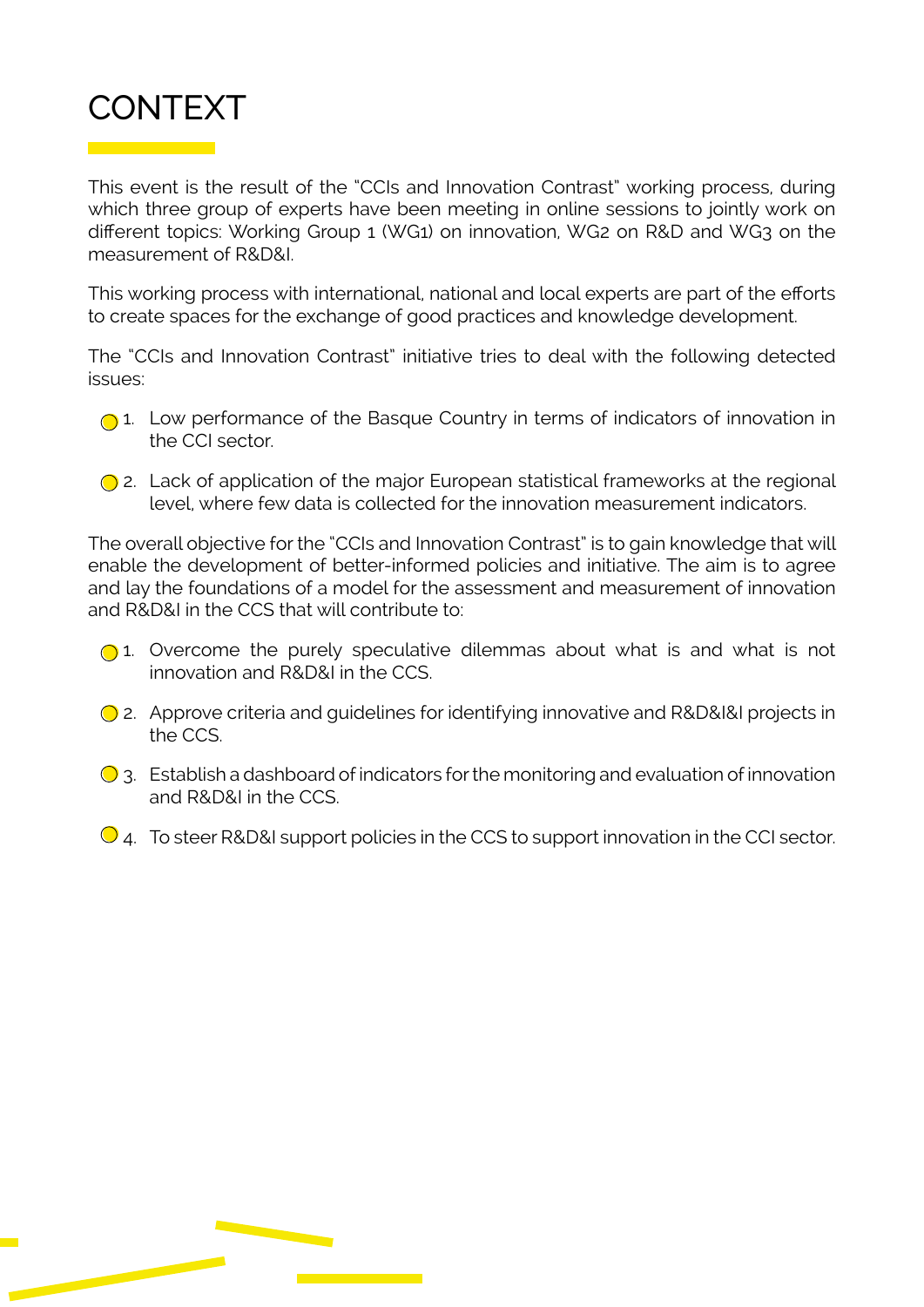## OPEN CONFERENCE

This event is organized by the Department of Culture and Language Policy of the Basque Government, with the participation of key local actors. The Open Conference will allow us to move from the discussions started during the WGs and will serve as an ending to the process of discussion on the topics on Innovation, R&D and the Measurement of R&D&I within the CCIs. In addition, some preliminary findings of the pilot study on new innovation indicators will be presented.

|               | DAY 1: 11TH NOVEMBER 2021                                                                              |
|---------------|--------------------------------------------------------------------------------------------------------|
| 9:00-9:30     | <b>RECEPTION AND REGISTRATION</b>                                                                      |
| 9:30-10:15    | <b>WELCOME AND OPENING OF THE CONFERENCE</b>                                                           |
|               | Aitziber Atorrasagasti, Director of Cultural Promotion. Basque<br>Government.                          |
|               | <b>Miren Artaraz, Director of University Policy and Coordination.</b><br>Basque Government.            |
|               | <b>Gotzon Bernaola, General Coordinator of Business Innovation</b><br>at Innobasque.                   |
|               | <b>Leyre Madariaga, Director of Digital Transformation and</b><br>Entrepreneurship. Basque Government. |
|               | Cristina Ortega, Scientific Coordinator of the Conference.<br>Member of the Basque Council of Culture. |
| 10:15-12:45   | THE CONCEPT OF INNOVATION IN THE CULTURAL AND<br><b>CREATIVE SECTOR</b>                                |
| 10:15-11:00   | THE CONCEPT OF INNOVATION IN CCIS:                                                                     |
|               | <b>SETTING THE BASIS</b>                                                                               |
|               | Sabin Goitia, Strategic Projects Coordinator at Beaz Bizkaia                                           |
| <b>PANEL1</b> | <b>Alaitz Landaluze, General Coordinator of Innovation</b><br>Policies at Innobasque                   |
|               | <b>Bernd Fesel, Director of the European Creative Business</b><br>Network (ECBN)                       |
|               |                                                                                                        |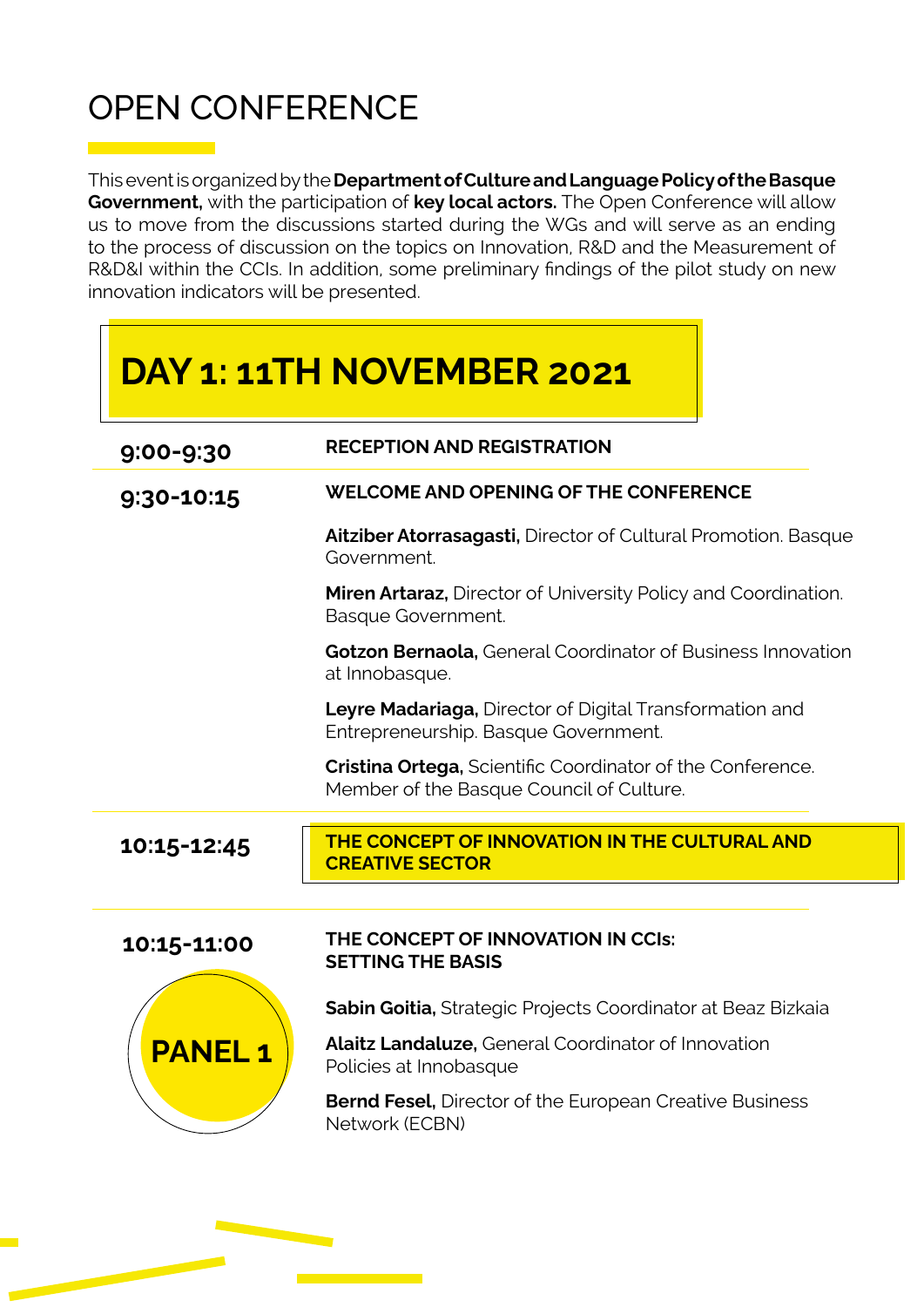| 11:00-11:45                        | <b>INNOVATION IN CCIS: WIDER PERSPECTIVES</b>                                                     |
|------------------------------------|---------------------------------------------------------------------------------------------------|
| <b>Moderator</b><br><b>PANEL 2</b> | <b>Camila de Epalza Azqueta, EU Policy Officer. Delegation of</b><br>the Basque Country to the EU |
|                                    | <b>Juan Pastor Bustamante, Deputy Director of Innova&amp;acción.</b>                              |
|                                    | Iranzu Guijarro, KARRASKAN: Innovation in culture, culture<br>of innovation                       |
|                                    | <b>Cinzia Lagioia, Director of the Puglia Creative District.</b>                                  |
| 11:45-12:15                        | <b>BREAK</b>                                                                                      |
|                                    |                                                                                                   |
| 12:15-12:45                        | <b>Q&amp;A: THE CONCEPT OF INNOVATION IN THE CULTURAL</b><br><b>AND CREATIVE SECTOR</b>           |
|                                    | <b>Bernd Fesel, Director of the European Creative Business</b><br>Network (ECBN)                  |
|                                    | Sabin Goitia, Strategic Projects Coordinator at Beaz Bizkaia                                      |
|                                    | <b>Alaitz Landaluze, General Coordinator of Innovation</b><br>Policies at Innobasque              |
|                                    | <b>Camila de Epalza Azqueta, EU Policy Officer. Delegation of</b><br>the Basque Country to the EU |

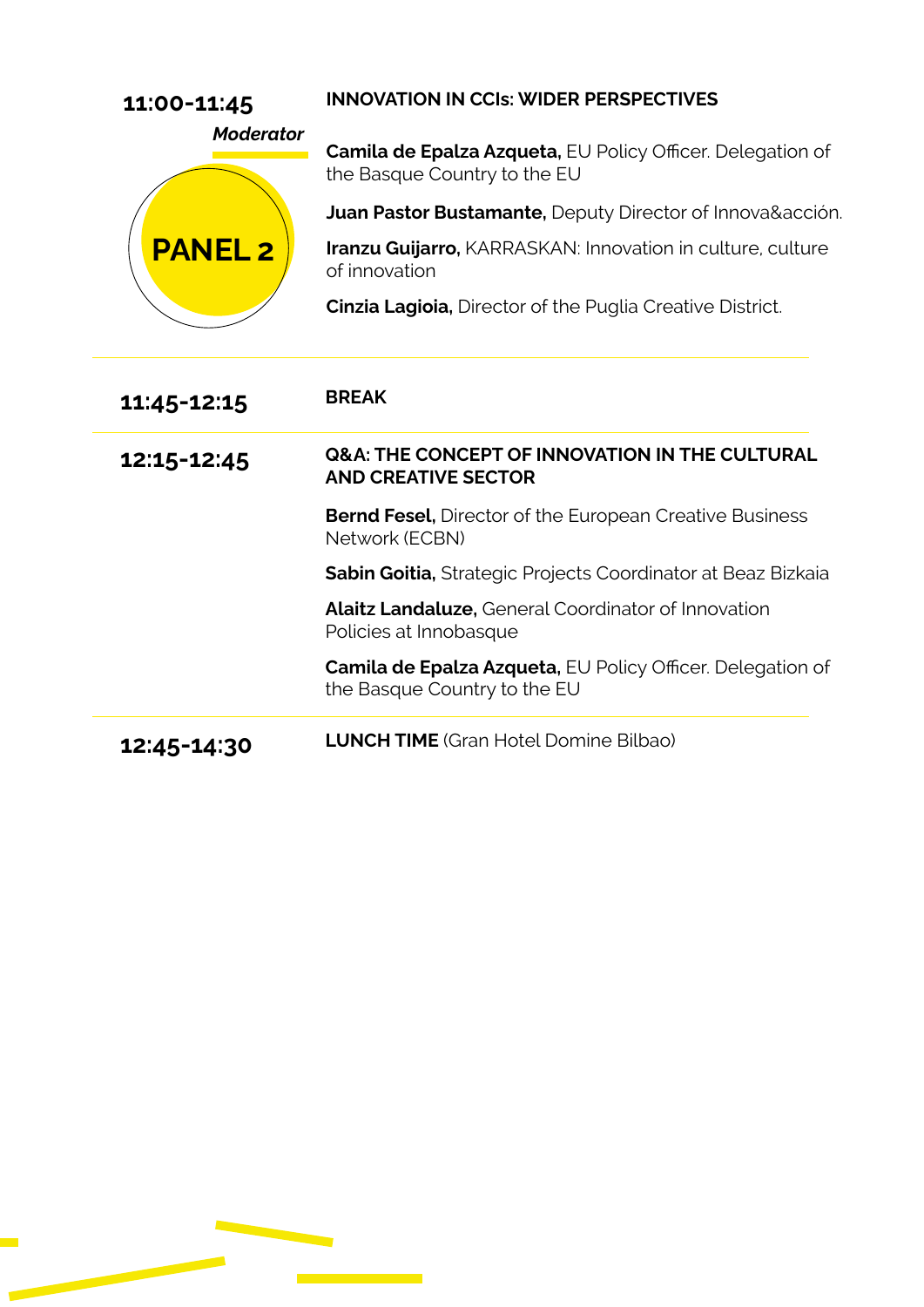#### 14:30-16:30 **REFLECTIONS ON R&D WITHIN CCIS**

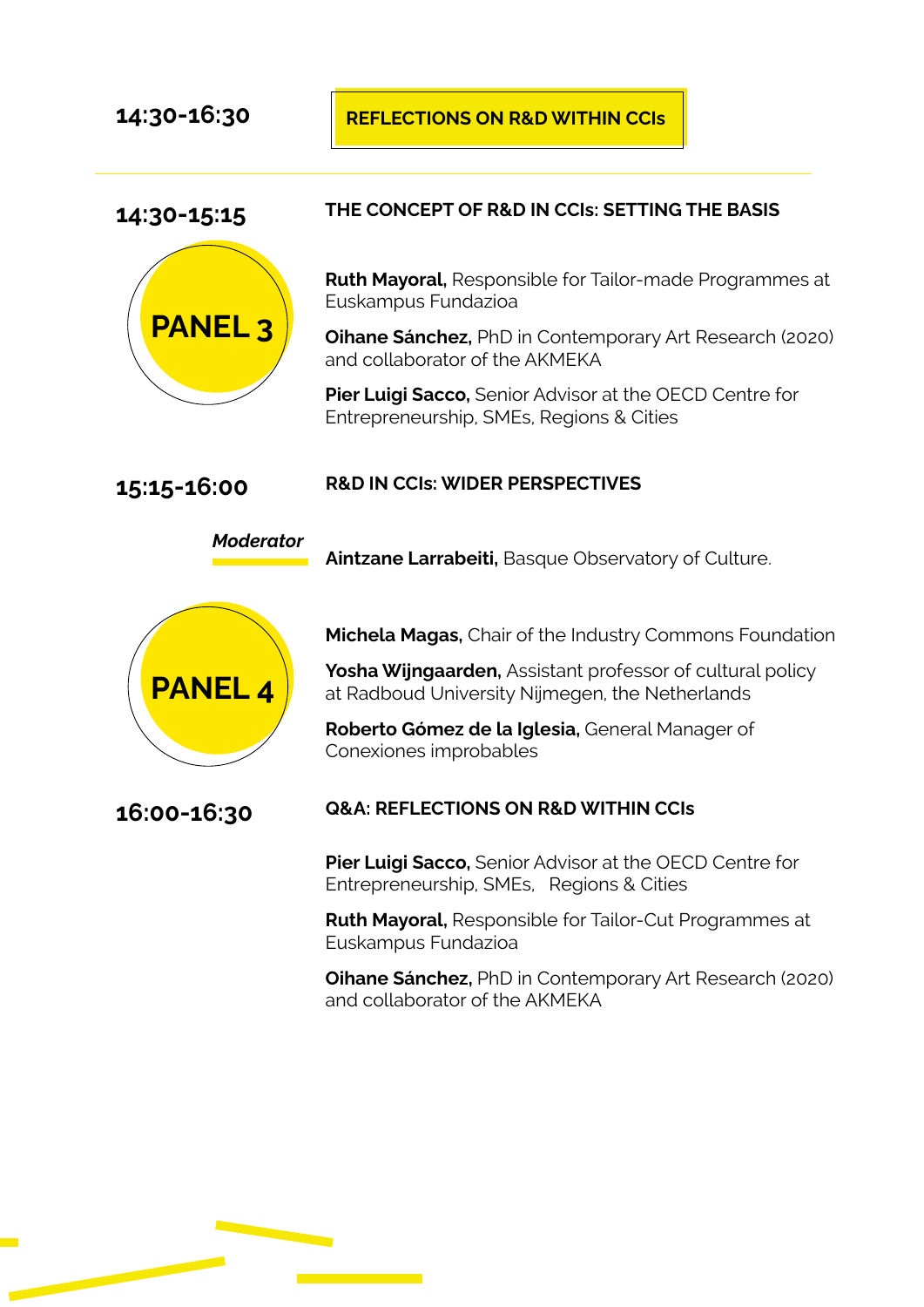# DAY 2: 12TH NOVEMBER 2021

| 9:00-9:30        | <b>RECEPTION / REGISTRATION</b>                                                                                                                      |
|------------------|------------------------------------------------------------------------------------------------------------------------------------------------------|
| 9:30-12:45       | <b>THE MEASUREMENT OF R&amp;D&amp;I AND INDICATORS IN THE</b><br><b>CULTURAL AND CREATIVE SPHERE</b>                                                 |
| 9:30-10:15       | THE CONCEPT OF THE MEASUREMENT AND<br><b>INDICATORS IN CCIS, SETTING THE BASIS</b>                                                                   |
| <b>PANEL 5</b>   | Josean Urdangarin, Basque Government's Department of<br>Culture and Language Policy                                                                  |
|                  | <b>Luca dal Pozzolo,</b> Co-founder and responsible for<br>Research of Fitzcarraldo Foundation.                                                      |
|                  | <b>Valentina Montalto, Policy Analyst on Cultural Economy</b><br>& Creative Cities at the Joint Research Centre (JRC) of the<br>European Commission. |
| 10:15-11:00      | <b>MEASUREMENT OF R&amp;D&amp;I AND INDICATORS IN CCIS,</b><br><b>WIDER PERSPECTIVES</b>                                                             |
| <b>Moderator</b> | Xavier Fina, Founder and Director of ICC Consultores<br>Culturales.                                                                                  |
| <b>PANEL 6</b>   | Annalisa Cicerchia, Culture economist and Senior<br>Researcher at ISTAT - Italian National Institute of Statistics.                                  |
|                  | Jabier Retegi, Orkestra & Mondragon Unibertsitatea &<br>Mikel Etxeberria, Basque Cultural Observatory                                                |
|                  | <b>Renzo Turatto, responsible of the OECD Leed Venice office.</b>                                                                                    |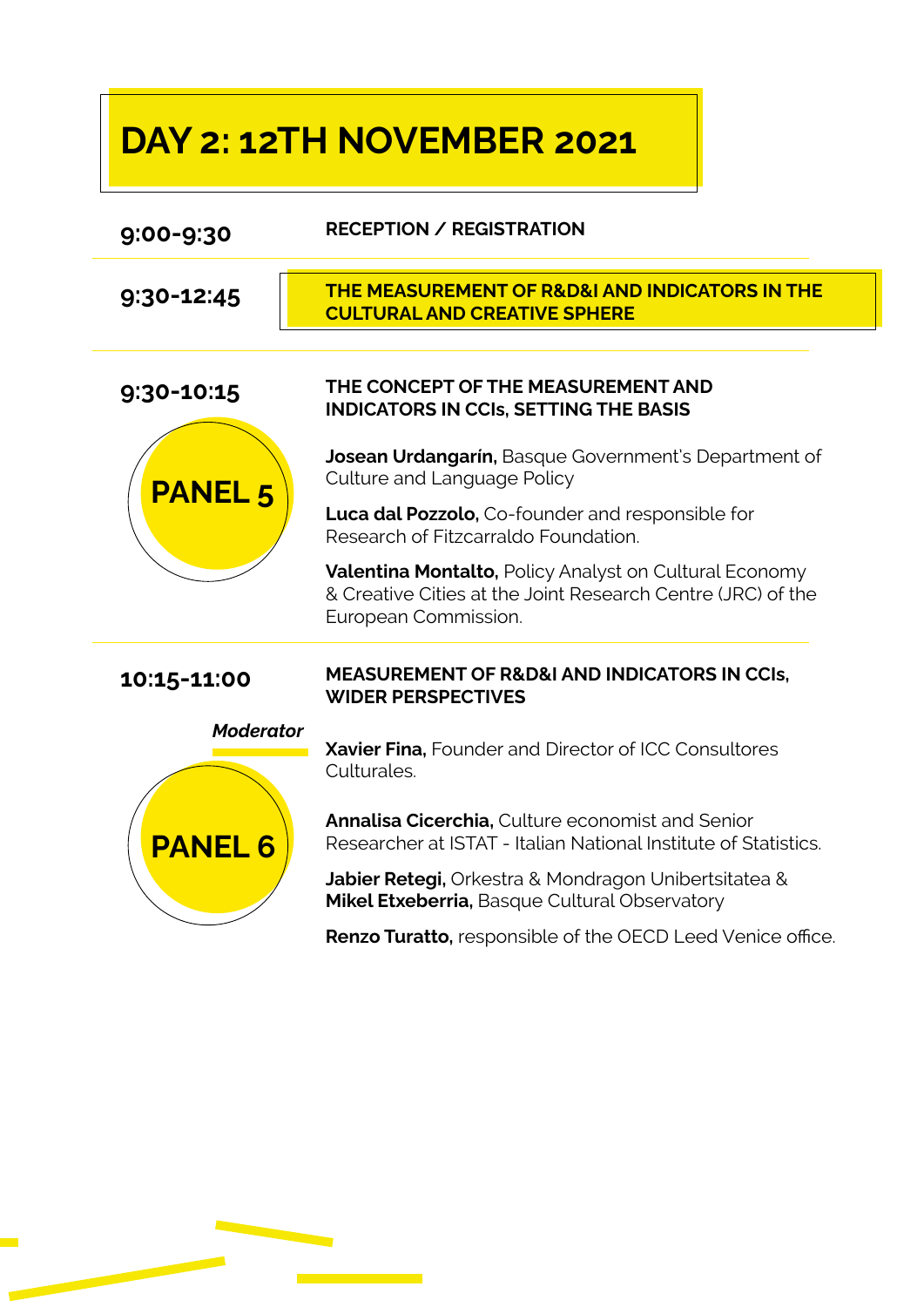| 11:00-11:30      | <b>BREAK</b>                                                                                                                                         |
|------------------|------------------------------------------------------------------------------------------------------------------------------------------------------|
| 11:30-12:15      | <b>PRESENTATION OF THE PRE-PILOT STUDY: INDICATORS</b><br>TO MEASURE INNOVATION IN THE CCIS                                                          |
| <b>Moderator</b> | <b>Josean Urdangarin, Basque Government's Department of</b><br>Culture and Language Policy                                                           |
|                  | <b>Sandra Rodríguez, Consulting Project Coordinator at ICC</b><br>consultors.                                                                        |
| <b>PANEL7</b>    | <b>Luca dal Pozzolo,</b> Co-founder and responsible for<br>Research of Fitzcarraldo Foundation                                                       |
|                  | <b>Carlo Vuijlsteke, Senior Project Manager / Coordinator</b><br>Districts of Creativity Network.                                                    |
| 12:15-12:45      | <b>Q&amp;A: THE MEASUREMENT OF R&amp;D&amp;I IN THE CULTURAL</b><br><b>AND CREATIVE SPHERE</b>                                                       |
|                  | <b>Luca dal Pozzolo,</b> Co-founder and responsible for<br>Research of Fitzcarraldo Foundation.                                                      |
|                  | <b>Valentina Montalto, Policy Analyst on Cultural Economy</b><br>& Creative Cities at the Joint Research Centre (JRC) of the<br>European Commission. |
|                  | <b>Josean Urdangarin, Basque Government's Department of</b><br>Culture and Language Policy                                                           |
|                  | Xavier Fina, Founder and Director of ICC Consultores<br>Culturales.                                                                                  |
|                  | Aintzane Larrabeiti, Basque Observatory of Culture.                                                                                                  |
| 12:45-13:15      | <b>NEW EUROPEAN BAUHAUS - SHAPING MORE</b><br><b>BEAUTIFUL, SUSTAINABLE AND INCLUSIVE FORMS OF</b><br><b>LIVING TOGETHER</b>                         |
|                  | <b>Valentina Montalto, Policy Analyst on Cultural Economy</b><br>& Creative Cities at the Joint Research Centre (JRC) of the<br>European Commission. |
|                  | <b>Camila de Epalza Azqueta, EU Policy Officer. Delegation of</b><br>the Basque Country to the EU                                                    |
| 13:15-13:30      | <b>CLOSURE OF THE CONFERENCE</b>                                                                                                                     |
|                  | <b>Andoni Iturbe, Deputy Minister of Culture. Basque</b><br>Government.                                                                              |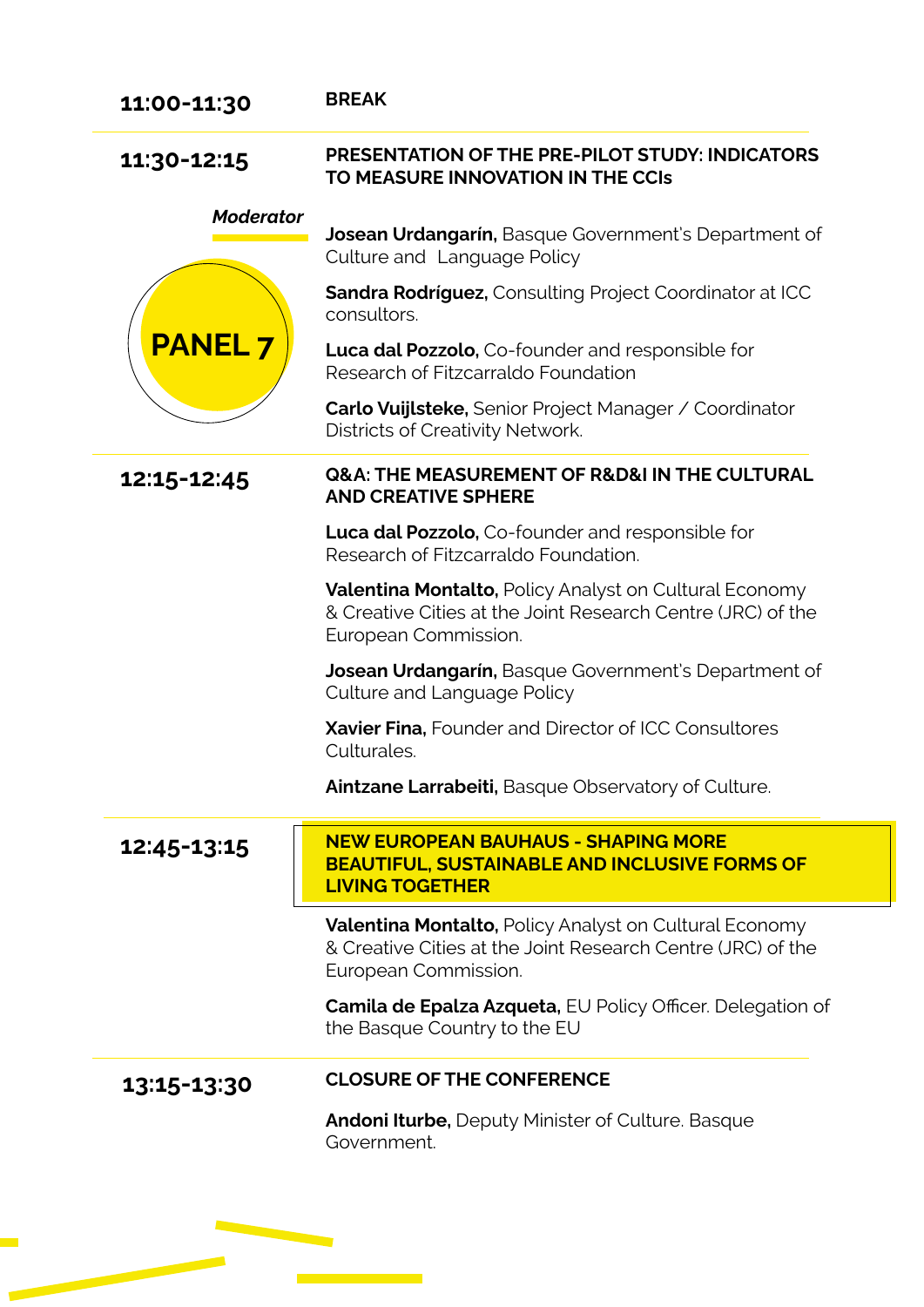## **SPEAKERS**

#### SCIENTIFIC COORDINATORS:





Luca Dal Pozzolo, 1956, Architect, co-founder and responsible for Research of Fitzcarraldo Foundation, from 1998 Director of Piedmont Cultural Observatory. He teaches in Bologna Economic Faculty, (Regional Cultural Policies) and in Lugano, Master in Advanced Studies in Cultural Management. He published many articles and books on cultural economics, museums and Heritage, design and project within historic centres, and cultural issues connected with urban regeneration.





Bernd Fesel studied Economics and Philosophy in Heidelberg and Bonn and graduated with an economist degree. He is visiting professor at the University of Bonn, University of Arts Berlin and currently at the Institute for Culture and Media Management, KMM Hamburg. In 1990 he started his career in the art market, becoming 1997 Managing Director of the German and then the European Gallery Association. He also served as speaker of the German Arts Council. In 2003 he founded the Office for Culture and Economy and served as advisor f.e. of the German UNESCO Commission and German Federal Foreign Office. He initiated the first national conference on creative industries in Berlin from 2004 to 2009, which was co-organized with the Friedrich-Naumann-Foundation. Then he served as vice director at the European Capital of Culture RUHR.2010, since 2011 as senior advisor at the European Centre for creative economy, a legacy of RUHR.2010. Bernd Fesel has been speaker in Hearings of the European Parliament (2017 on Brexit) and conferences across Europe, special focus is on the spillover effects of the arts and creative industries. He was board member of the European network on cultural management and policy (ENCATC) in Brussels from 2015 to 2017 and is since 2016 director of the European Creative Business Network (ECBN) in Rotterdam.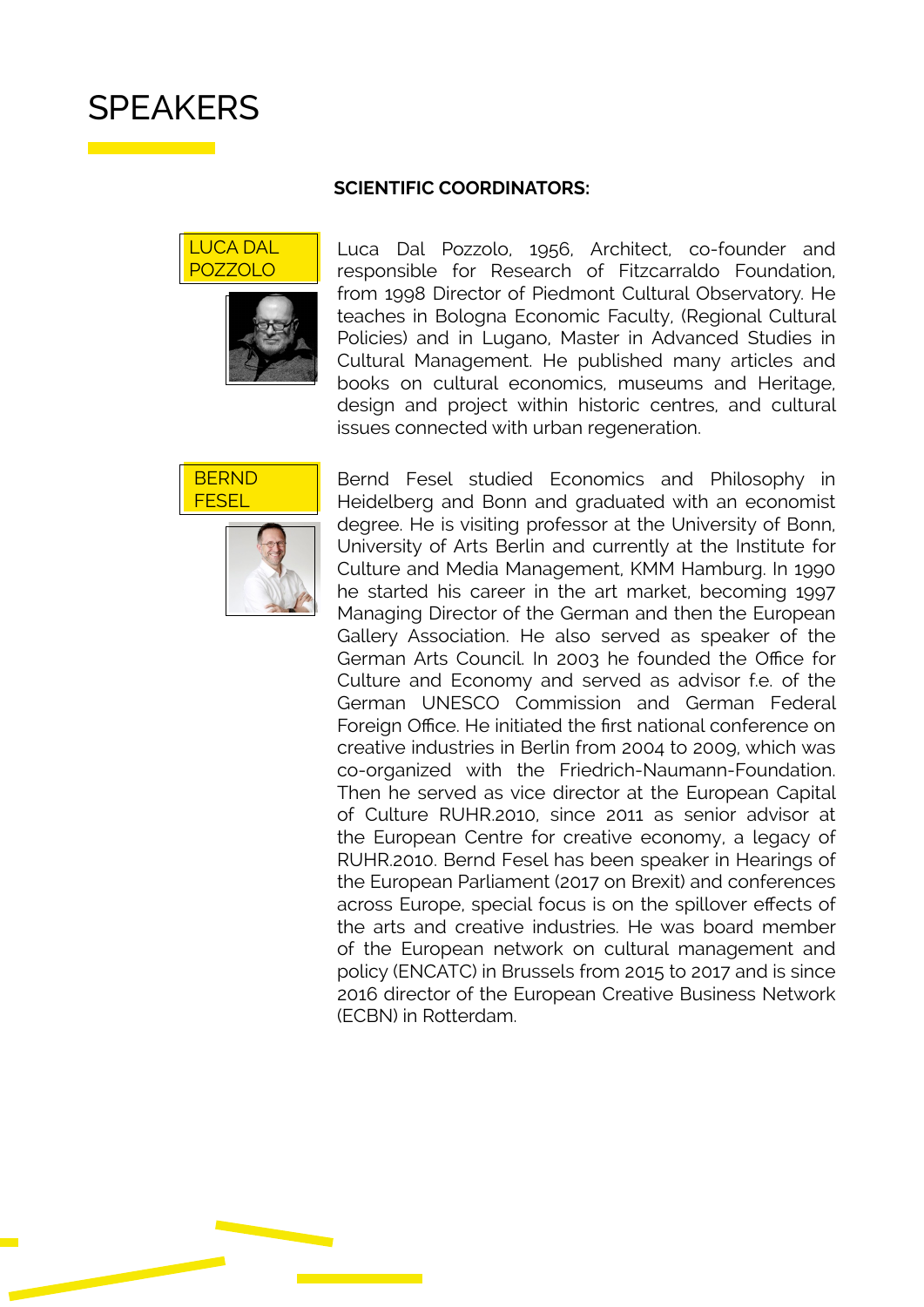



Counting on a +12 year experience in international working environments, Valentina Montalto has dealt with European and city-level policies and indicators to foster and measure the economic and social dimension of the Cultural and Creative Sectors. Valentina currently works at the Joint Research Centre of the European Commission where she leads the Cultural and Creative Cities Monitor project, a benchmarking tool that measures the performance of 19 European cities on culture-related dimensions using both quantitative and qualitative data. On YouTube her TEDx talk *How important is culture in our cities?*





Senior Advisor at the OECD Center for Entrepreneurship, SMEs, Regions, and Cities and Professor of Cultural Economics, IULM University Milan. He is also Senior Researcher at the metaLAB (at) Harvard and at the Bruno Kessler Foundation, Trento. He has been Visiting Professor, Visiting Scholar and Faculty Associate at the Berkman-Klein Center for Internet and Society, Harvard University, and Special Adviser of the EU Commissioner to Education, Culture, Youth and Sport. He works and consults internationally in the fields in the fields of culture-led local development and is often invited as keynote speaker in major cultural policy conferences worldwide.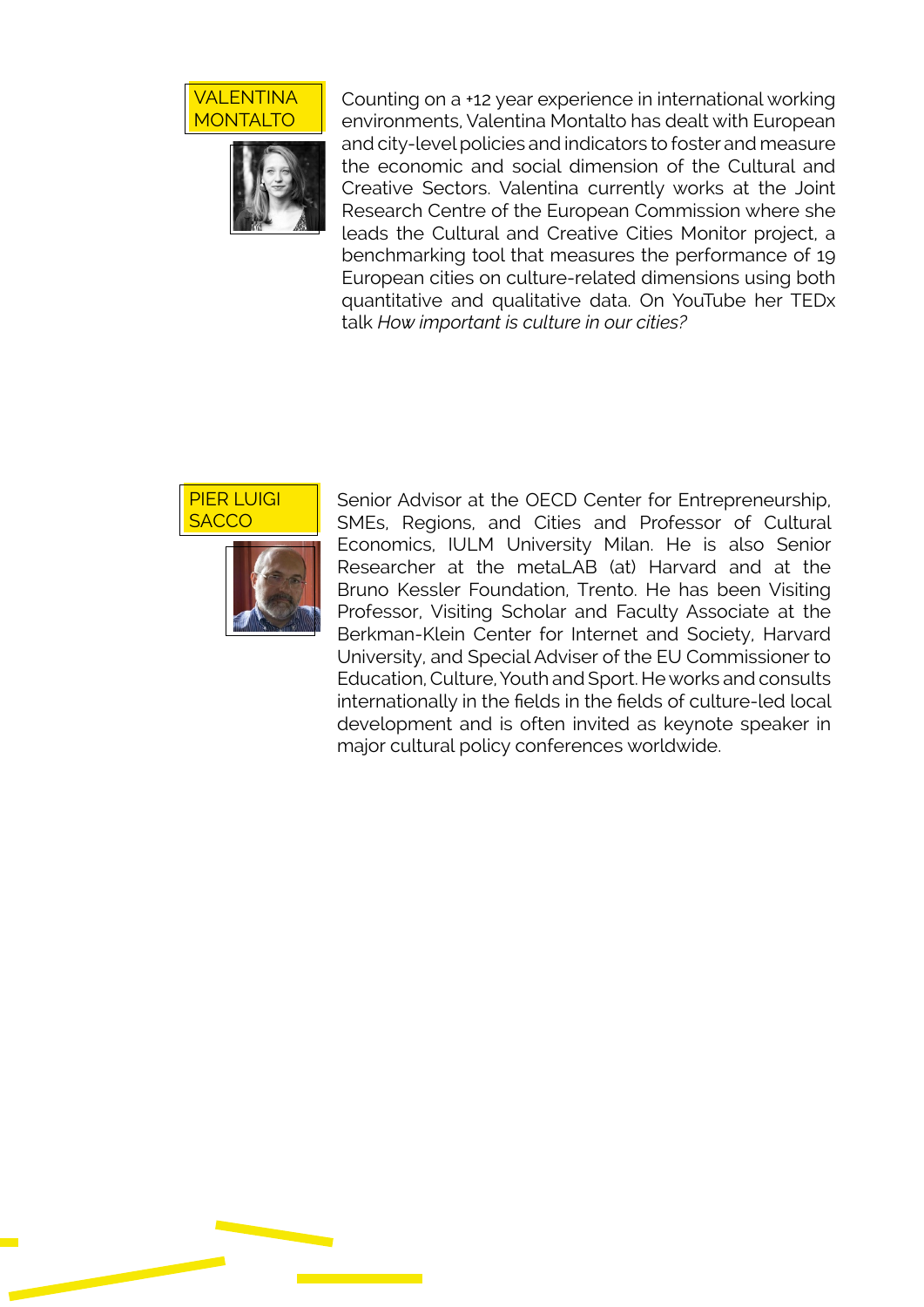#### LOCAL COORDINATORS



**SABIN GOITIA** Sabin Goitia has a degree in Industrial Engineering, and has spent most of his professional career in the public sector, within the field of economic promotion, helping to create and strengthen the regional business fabric through the development of innovative projects. In the period 2018- 2020, he was Advisor for Cultural and Creative Industries for the Basque Government, and therefore, one of the driving forces behind the project to define R&D&I in the cultural and creative sector in the Basque Country.





Alaitz Landaluze is a telecommunications engineer and has developed her professional career both in private companies and in the public sector. She is currently the General Coordinator of Innovation Policies at Innobasque, a unit from which Innobasque supports the Lehendakaritza and different departments of the Basque Government in the design and development of R&D and innovation strategies, programmes and projects. Among others, her area manages the technical secretariat of the Science, Technology and Innovation Plan Euskadi 2030, in its design and evaluation, and has been collaborating with the Department of Culture since 2015, advising on different initiatives to support innovation.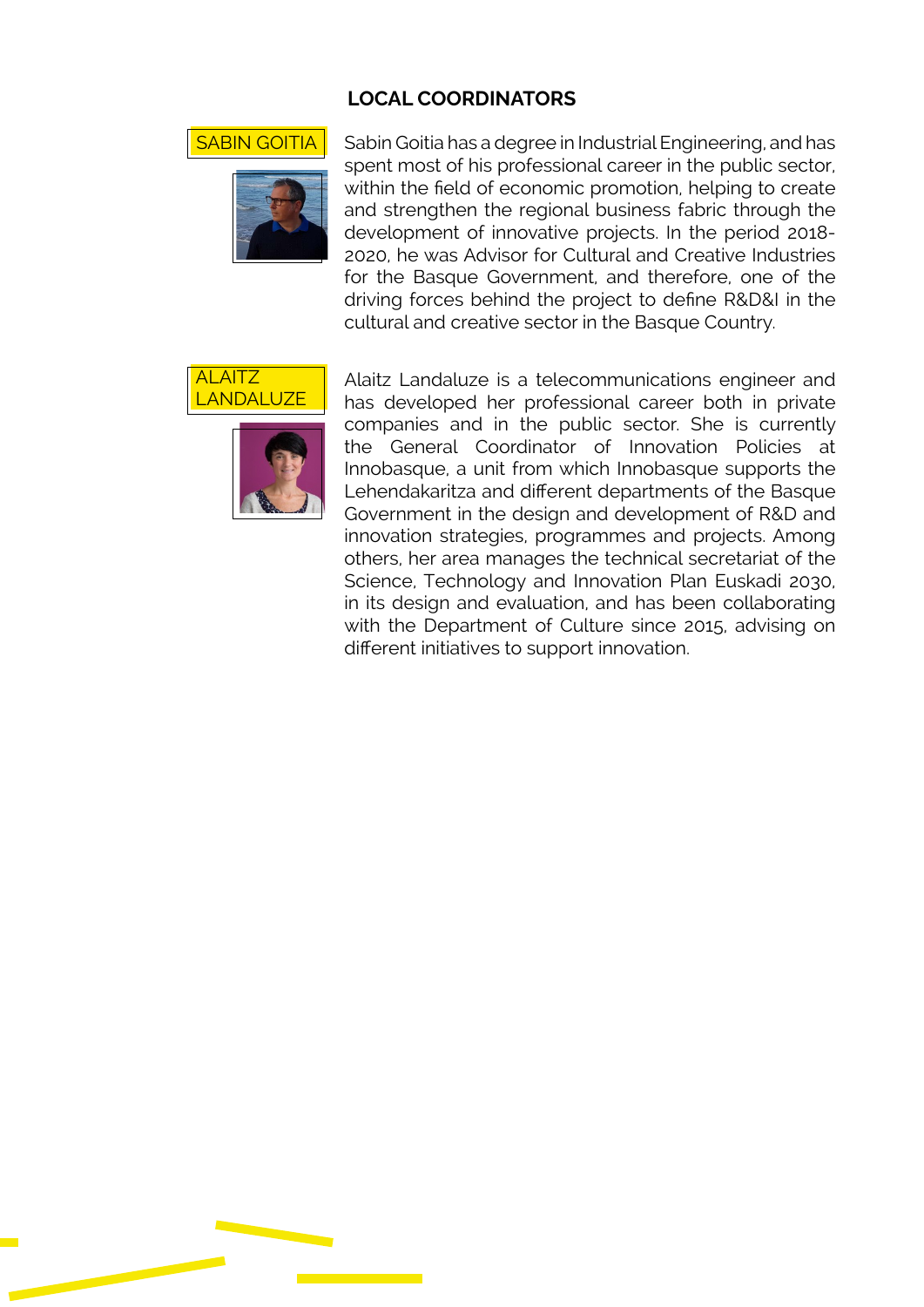RUTH **MAYORAL** 



Manager of Tailored Programmes at Euskampus Fundazioa. Responsible for the elaboration and implementation of programmes that favour transversal cooperation among agents, and the transfer of competences between the University and the social and economic fabric of our Region. Specifically, in charge of the operation of the Basque Cluster for Engineering, Science and Technology (4gune) and the Basque Cluster for Cultural and Creative Industries (KSIgune). PhD. in Sociology focused specifically on urban transformation and the potential of local trials from creativity for the reorientation of these transformations.





Josean Urdangarín Arrizabalaga works in the Direction of Cultural Promotion in the Basque Government's Department of Culture and Language Policy. The holder of a degree in Basque Philology, he worked as a manager and head of Language Planning from 1989 to 2002, engaged in the fields of qualitative and quantitative research and areas related to status planning for the Basque language. Thereafter, he became involved in the work of drafting and developing cultural policies in Euskal Herria (Basque Culture Plan), coordinating both institutions and different sectors. At present, his fields of activity are related to Creadis3 project, as policy researcher and the definition of Cultural and Creative Industries Policies in the Basque Country.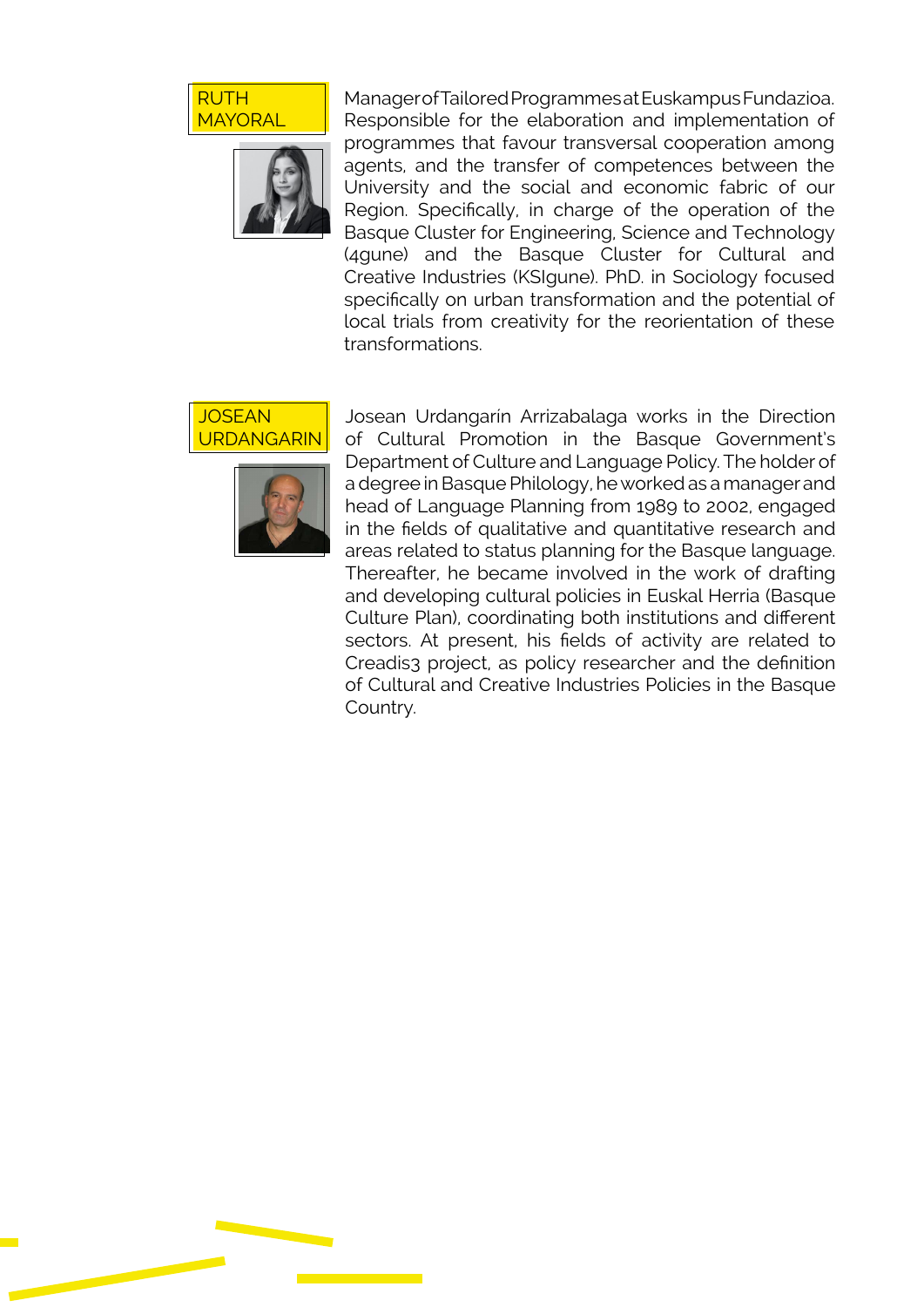#### INTERNATIONAL EXPERTS





Annalisa Cicerchia (Rome, Italy) is an economist of culture, with extensive field research experience. She has been working on the impact of policies and interventions on and for culture since the early 1980s, in the Navajo Nation in the USA and in the Aswan region of Egypt. At the Planning Studies Centre, then at the Institute for Economic Planning Studies and later at the Institute for Economic Studies and Analysis, she devoted herself to strategic planning and evaluation for the cultural sector, with a particular focus on the databases needed to underpin decisions and to accompany their implementation. She is currently a senior researcher at the Italian National Institute of Statistics. She has worked as an expert in design and evaluation of culture-based development programmes in Syria, Egypt, Lebanon, Kosovo and has several research projects on culture at European scale, within the Culture, Cost, Creative Europe, Horizon 2020 programmes. He is part of the pool of experts providing capacity building services for the European Capitals of Culture. Since 1999 he has been teaching at the University of Rome Tor Vergata; he teaches and is part of research groups at the University of Roma Tre, the University of Bolzano and at the Italian National School of Administration. Her main topics are participation and cultural practice, economics and management of cultural organisations, the contribution of culture to sustainable development, the relationship between well-being, health and cultural and artistic practice, and cultural welfare.





Cinzia Lagioia, director of Puglia Creativa District with proven experience in the design and management of projects financed by European structural funds and European territorial cooperation programs. She is also a senior consultant and teacher for strategic planning of local development in a systemic perspective in the fields of culture and creativity, environment and legality.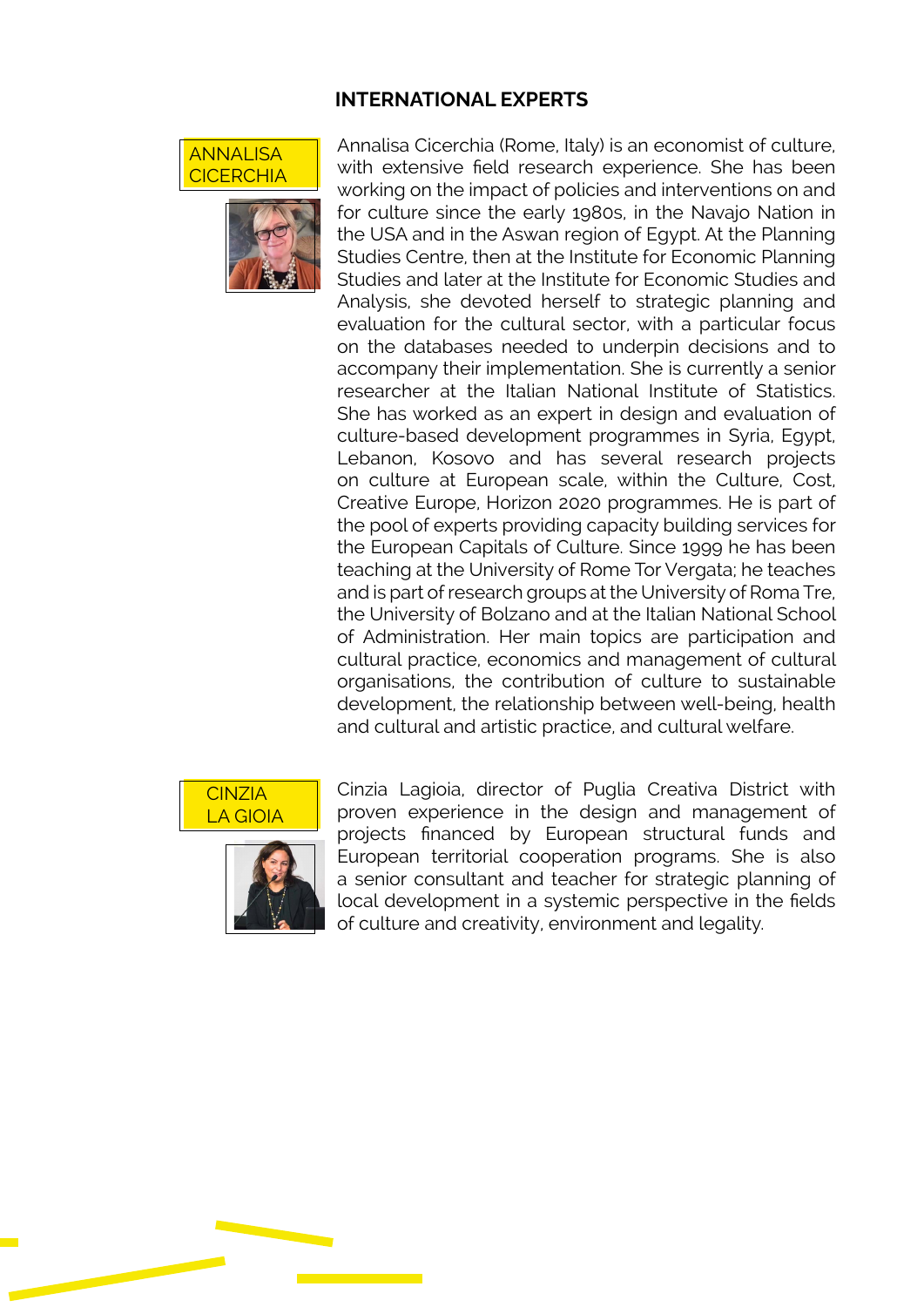#### **MICHELA** MAGAS



Michela Magas is an innovation catalyst who bridges the worlds of science and art, design and technology, and academic research and industry, with a track record of over 25 years of innovation. She is innovation advisor to the European Commission and the G7 leaders, Member of President von der Leyen's High Level Round Table for the New European Bauhaus, and Chair of the Industry Commons Foundation. In 2017 she was awarded European Woman Innovator of the Year and in 2016 she was presented with an Innovation Luminary Award for Creative Innovation. She is the founder and CEO of MTF Labs, a global community platform of around 8000 creative innovators and scientific researchers. Over 20 years she ran Stromatolite Design Lab in London with global clients such as Apple, Nike and Nokia, and prior to that was Art Editor at the *Financial Times.* 





Renzo Turatto, cofounder and CEO of Concresco Srl. He studied Political Science at the University of Padua and had an MBA at the "Enrico Mattei" Business School. He started his career at the Agip Petroli as financial and labour market analyst. In early nineties he moved to the Ministry of economy as component of the Public investment assessment unit. After he had served as Managing Authority and Head of Department for Budget and economic programming of the Calabria Region, in 2008 he moved to the Presidency of the Council of Ministers as Head of the Department for Digital Administration and Innovation. Later, from 2012 and 2016, he was Professor of Technical innovation and e-government at the National School for Public Administration. More recently he has also acted as responsible of the OECD-Leed Venice office. Closely intertwined with his professional career he has developed academic activities as lecturer and author of books and articles.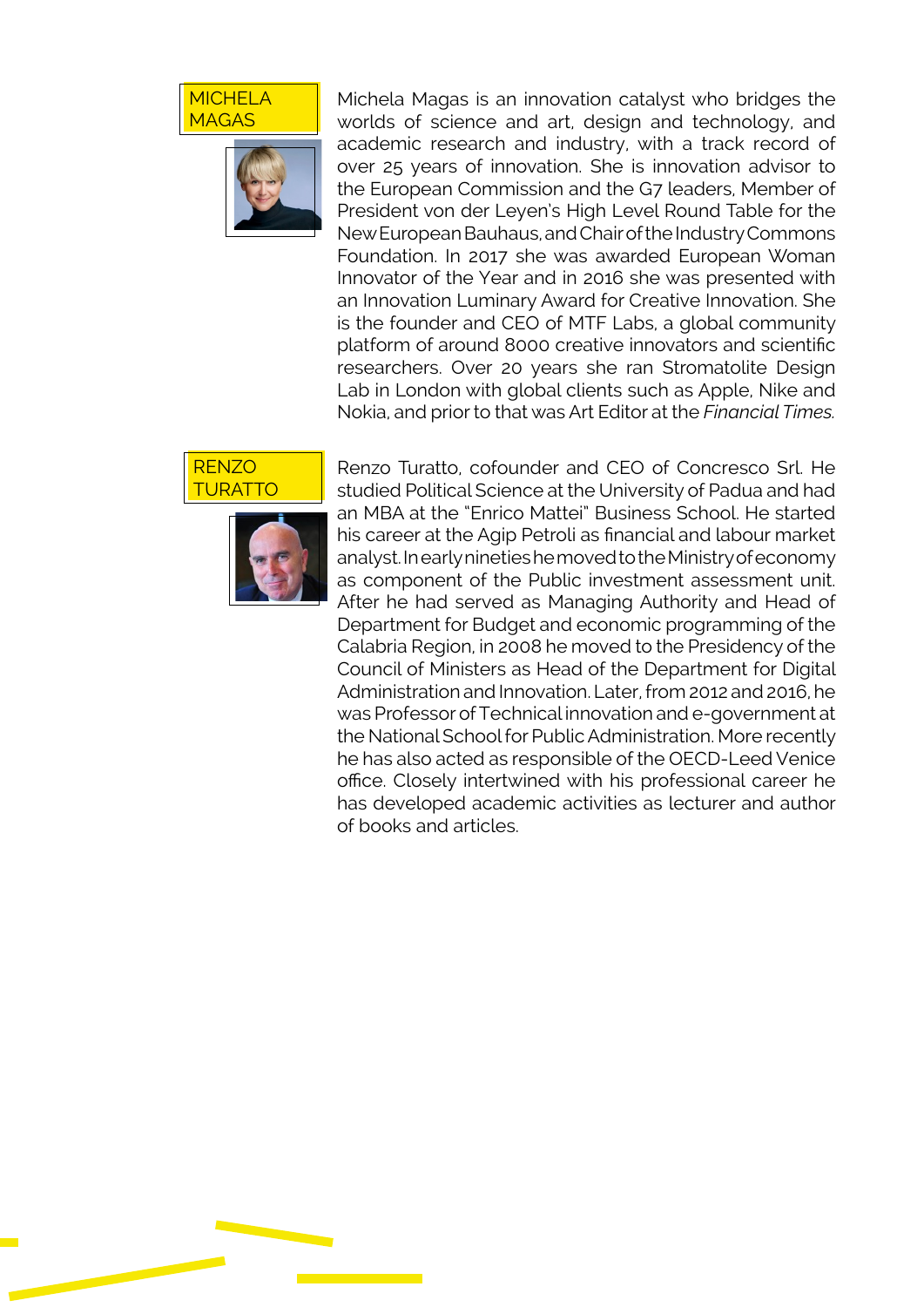



Carlo Vuijlsteke has a professional background of more than twenty years in the cultural and creative sectors. He started off working in the music sector for the Flanders Music Centre and is now a senior project manager at Flanders District of Creativity (www.flandersdc.be). Flanders DC is a non-profit organisation setup by the government and supports, promotes and connects the creative industries in the Flanders region of Belgium. He has been involved in numerous projects to support entrepreneurship in the creative industries and has coached several companies in their growth strategy. He is also the coordinator of the international Districts of Creativity Network (www. districtsofcreativity.org) which unites 13 innovative regions around the world. Together they share and develop good practices on how to stimulate creativity, innovation and entrepreneurship in a region, with a specific focus on crossovers with the creative industries.



Yosha Wijngaarden is assistant professor of media studies and cultural policy at Radboud University Nijmegen (The Netherlands). In 2019, she defended her PhD thesis "places of co-working: situating innovation in the creative industries" at Erasmus University Rotterdam (also in The Netherlands). At this moment, she works on earnings in the creative industries and new earning models, such as selforganization and alternative financing.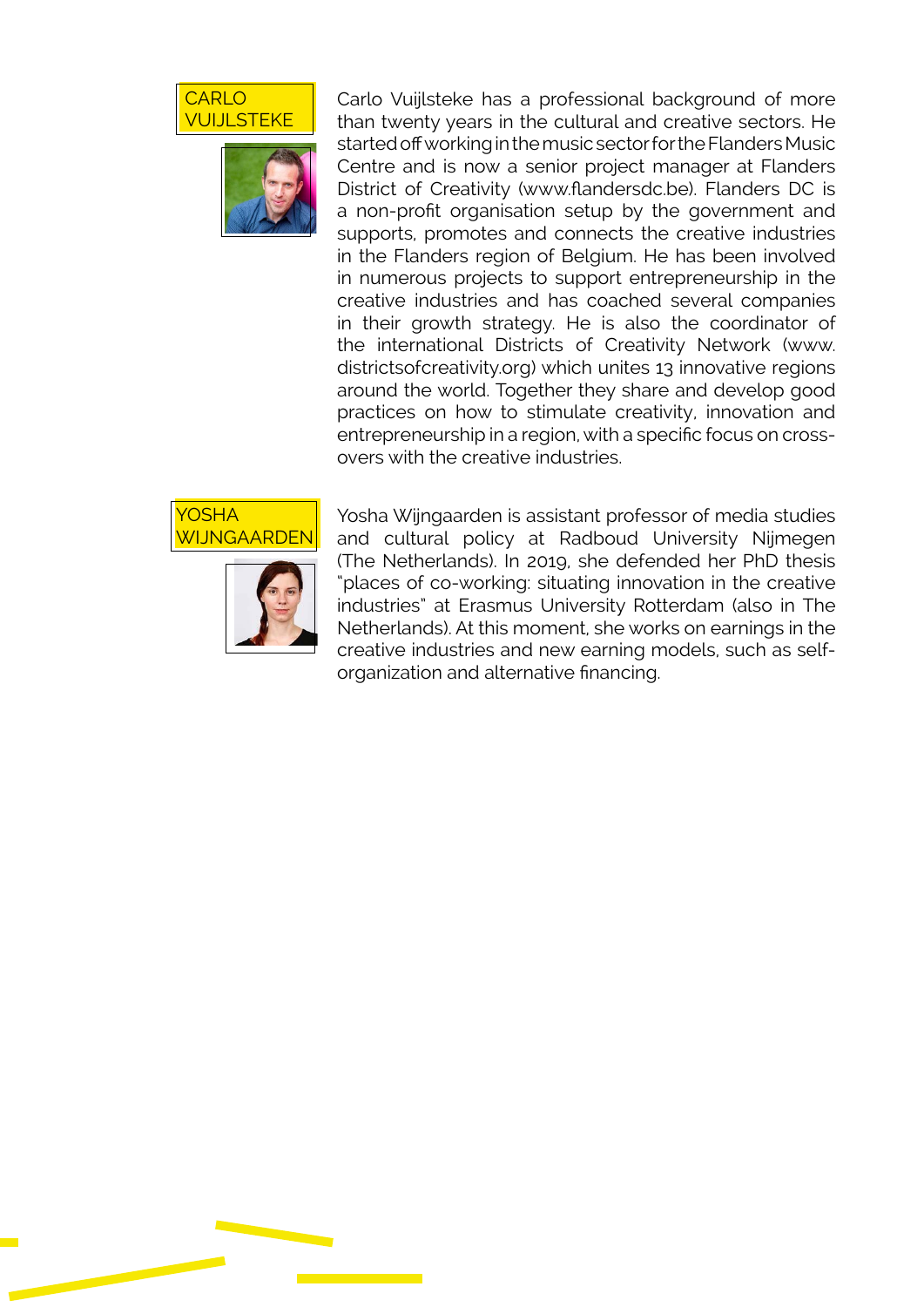#### LOCAL EXPERTS





EU Policy Officer at the Basque Government Delegation to the EU and RICC/Regional Initiative for Culture and Creativity Network co-leader. Camila de Epalza Azqueta, who specialises in International Relations and European Affairs, is European Union Policy Officer at the Basque Government Delegation to the EU and RICC/Regional Initiative for Culture and Creativity Network co-leader. Camila is Policy Officer and the focal point at the Basque Government Delegation to the EU, in different areas: EU cultural policy, culture and creativity potential for local and regional development, education and competencies and development cooperation, align with the Smart Specialisation Strategy (EU innovation agenda). Her main task in those areas is to open up opportunities and build bridges between the European agenda and stakeholders and Basque institutions, socio-economic and cultural agents, and vice versa. Working in partnership with other regions is co-leading the RICC/Regional Initiative for Culture and Creativity network, the only platform in Brussels that brings together regions, in the field of culture and creativity and innovation. Camila is also part of the coordination team of the INTERREG Europe project, led by the Basque Government.





Mikel Etxeberria Agirresarobe is the Head of the Basque Cultural Observatory. In the field of culture, and as a technician assigned to the Department of Culture and Linguistic Policy of the Basque Government, he has developed his activity in the areas of "Creation Factories" and "Performing Arts". He holds an expert degree in "Transmission of Basque Culture" from Mondragon University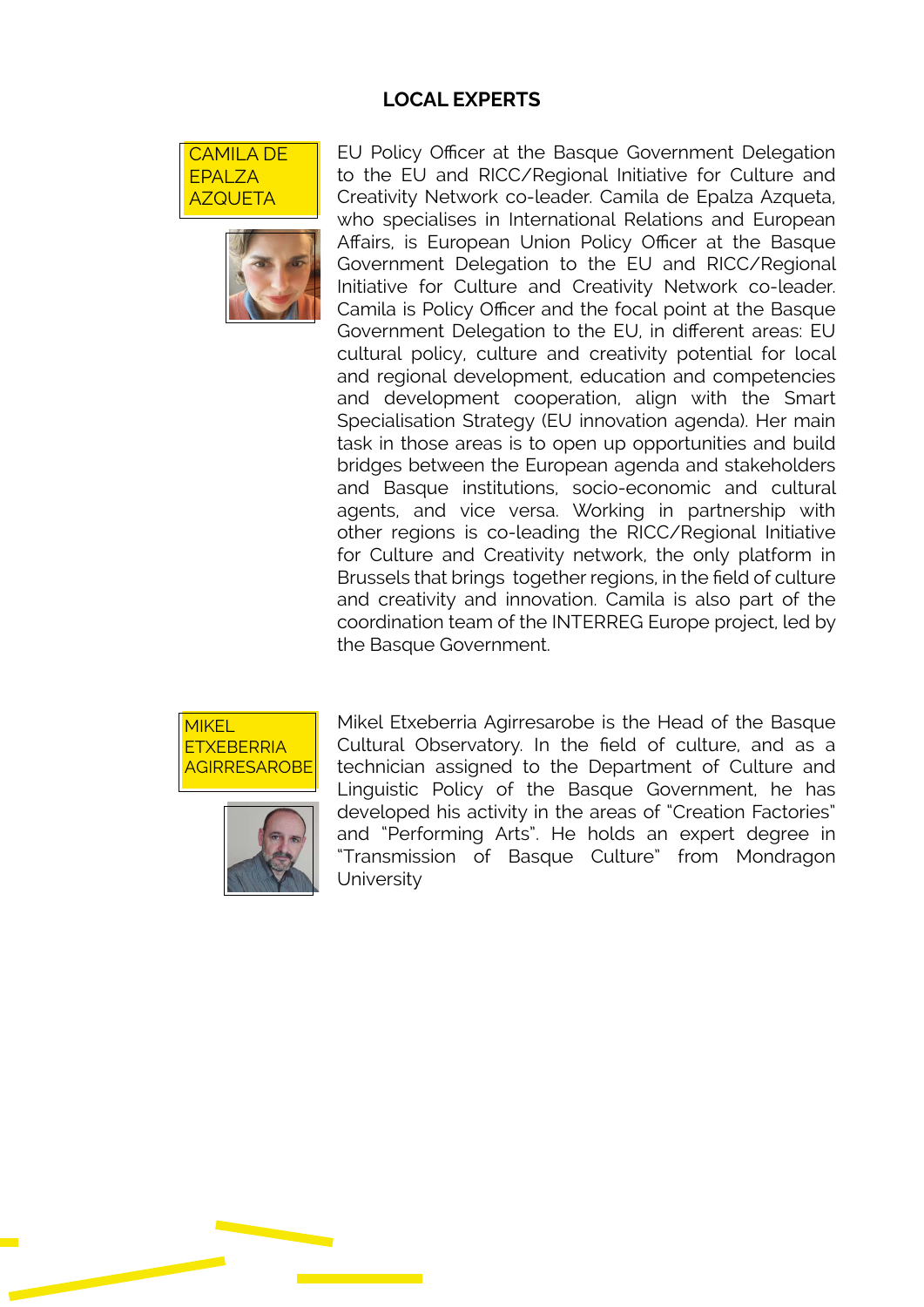



Xavier Fina Ribó holds a degree in philosophy and a master's degree in cultural management. He is founder and director of ICC Consultores Culturales. Professor and Head of the Promotion and Management Department at the Higher school of music of Catalunya (ESMUC). Content manager for the Basque Culture Observatory since its creation (2006). He teaches different post-graduate and master's degrees, and national and international courses. He has acted as academic coordinator of the Cultural Management Master's at the University of Barcelona, and professor of cultural policies at the Autonomous University of Barcelona. He formed part of a work team which, under the direction of commissioner Mr Josep Maria Bricall, was in charge of preparing the project for the Council of Culture and Art of Catalunya. He has several different publications on cultural policies, strategic planning and culture economy.





General Manager of Conexiones improbables. Economist, international consultant, manager and cultural mediator, he works in Creative Economy as General Manager of Conexiones improbables: hybridise to innovate (official partner oh the New European Bauhaus). He is co-author and director of Kultursistema, a methodology for the mapping, analysis and interpretation of cultural and creative ecosystems.He was the promoter, founder and director – for 25 years (1984-2009) – of Grupo Xabide, where he managed hundreds of cultural, communication and public awareness programmes on developing the social economy and promoting entrepreneurship and innovation. Between 2004-09, he also conceptualised and directed Divergentes and Disonancias, art and business innovation platforms. Since 2000 he teaches Communication and Cultural Innovation in the Master's course on Cultural Management at the Complutense University of Madrid (ICCMU). He teaches as well at the University of Córdoba (Argentina), at the University of Piura (Perú) and at the University of Santiago de Compostela (España). In addition, he is a guest lecturer at several universities and professional organisations, mainly in Spain and Latin America, and has authored various publications and articles on cultural management, creative industries, communication, social economy and open innovation. He is currently part of two European projects (FAST45 and STEAM Process), of the New European Bauhaus and is a member of the Culture and City experts group of the Inter-American Development Bank.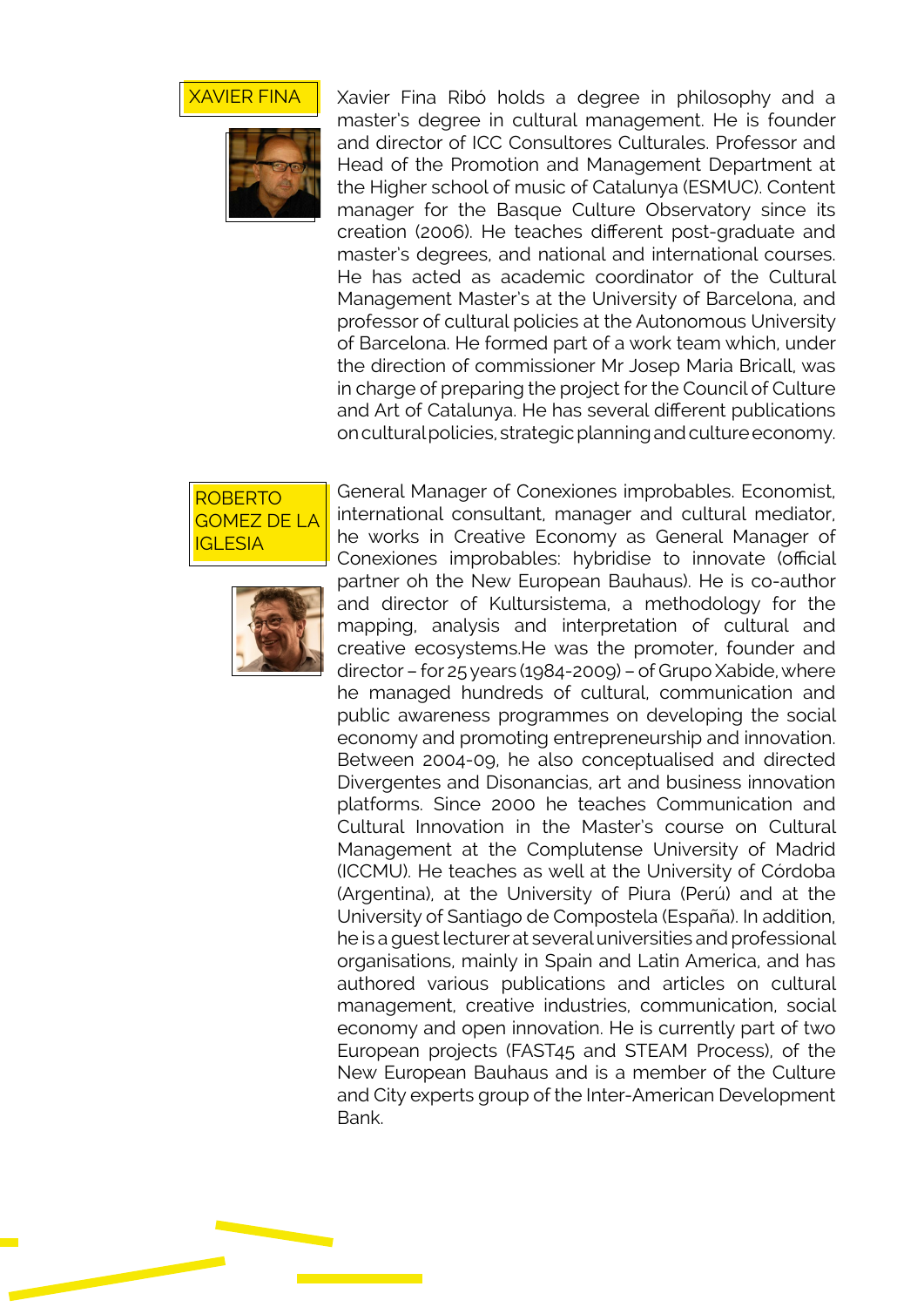#### IRANZU GUIJARRO



She works at ColaBoraBora designing collaborative environments, processes and services aimed at social, strategic and organisational innovation. She is also part of the KARRASKAN network, focused on innovation in culture and the culture of innovation in the Basque Country.

AINTZANE **ARRABEITI** 



Her professional career is linked to culture, both in public administration, in private companies and in academia. Always in fields such as research or analysis, management and cultural policies. In the last 15 years her work is closely linked to the Basque Observatory of Culture. She is dedicated to quantitative and qualitative research in ICC Consultors.





More than 20 years of experience in creativity, innovation and the creative sector. He has held management positions in private enterprise, public administration and the third sector. Deputy Director of Innova&acción. This is the innovation and creativity space of the Polytechnic Foundation of the Valencian Community. Graduate in Education Sciences from the Complutense University of Madrid. He is a member of the teaching team at the Escuela de Organización Industrial (EOI), honorary professor at the Universidad Autónoma de Madrid in the expert degree of Applied Creativity. He has worked for the Spanish Cooperation Agency (AECID) and the Inter-American Development Bank (IDB) on training, diagnosis and strategy for the development of the Creative Economy in Latin America. He is Director of Programa de Consolidación de proyectos empresariales del Basque District of culture and creativity.





Jabier Retegi combines his professional work at Orkestra-Basque Institute of Competitiveness as Senior Associated Researcher and at Mondragon Unibertsitatea as a lecturer and person in charge of projects related to industry, in fields such as business strategy, the relationship between business and value chains, organization management, research and development and innovation. He holds a PhD in Engineering from the Universitat Politècnica de Catalunya. He is also an Engineer specialized in Industrial Organisation and Master in Applied Sciences (M.Sc. A.) both from the École Polytechnique de Montréal (Québec).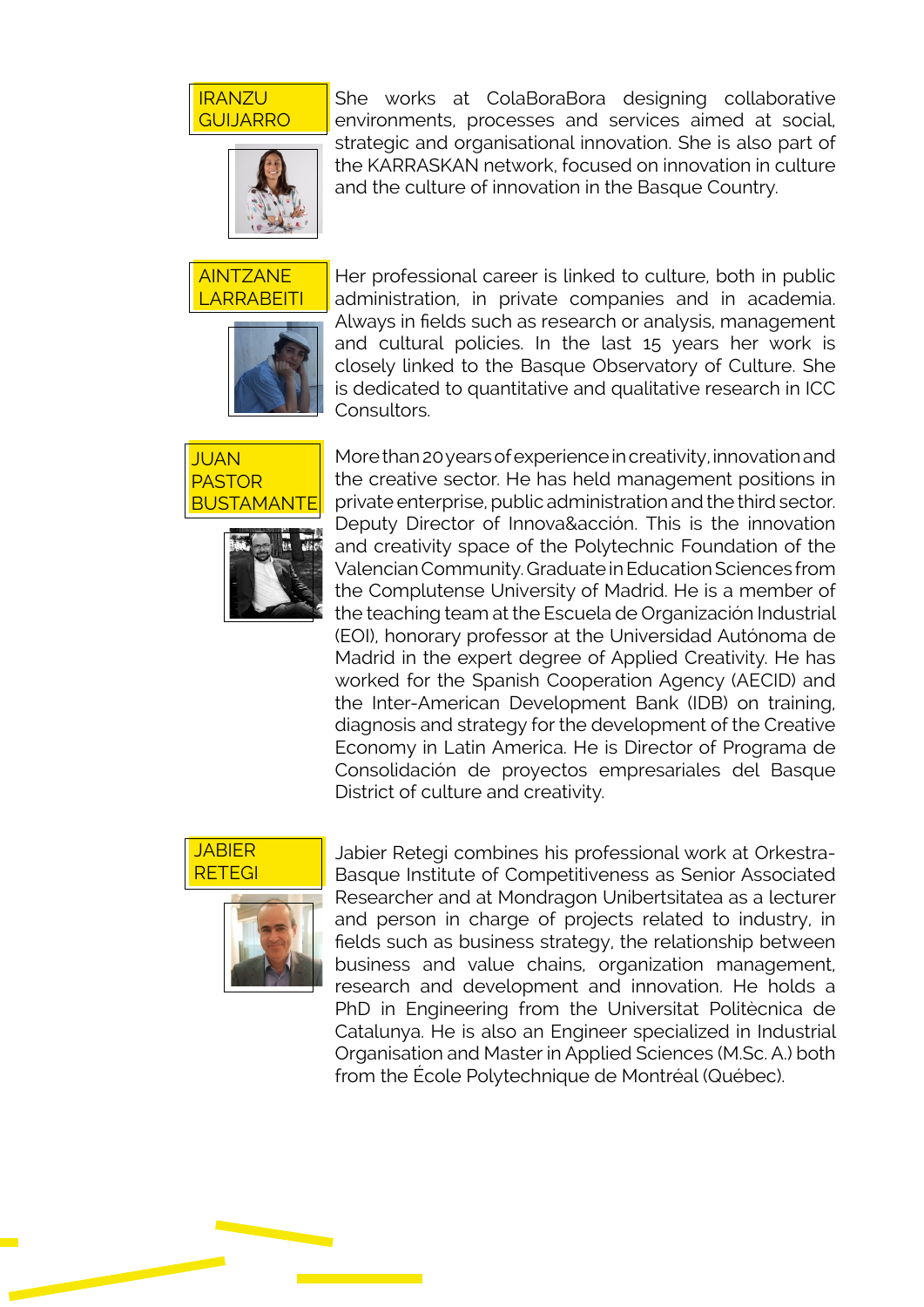



She holds a Degree in Humanities from the Universitat Autònoma de Barcelona and a specialization in Community Cultural Management. Her career has developed in the cultural sector in different areas: from her last job as Engagement Manager at Dublin City Council Culture Company in Ireland, her role as a member of the team responsible for designing the programme of the company's cultural facilities, such as a cultural centre and a museum, up to her freelance work as an arts programmer at different festivals in the city of Dublin. At present, she is working as a consulting project coordinator for ICC Consultors Culturals with the focus on the CCIs and Innovation Contrast project.





Lecturer at the University of the Basque Country/Euskal Herriko Unibertsitatea. She holds a PhD in Contemporary Art Research from the same university and is a member of the AKMEKA Consolidated Research Group (UPV/ EHU). She has made international stays at the University of Guanajuato, Mexico (2018) and at the Center for Basque Studies at the University of Nevada (2015). She has received several grants and awards in the field of Plastic Arts, such as the creation grants from the Biscay Provincial Council/ Bizkaiko Foru Aldundia (2015), Ertibil (Muestra Itinerante de Artes Visuales de Bizkaia, 2017, 2021), the production grant from the BilbaoArte Foundation (2021) and a grant in the Creation-Production category awarded by the Basque Government/Eusko Jaurlaritza. She has participated in both group and solo exhibitions, and has taken part in various festivals and artistic programmes. She has edited publications such as "Especulaciones sobre/para una producción artística sostenible" (Grant in the area of plastic and visual arts from the Basque Government, 2020) and "Bilbao Détournement. Catálogo de espacios y prácticas artístico-culturales" (DFB/BFA, 2016), as well as published articles in specialised magazines.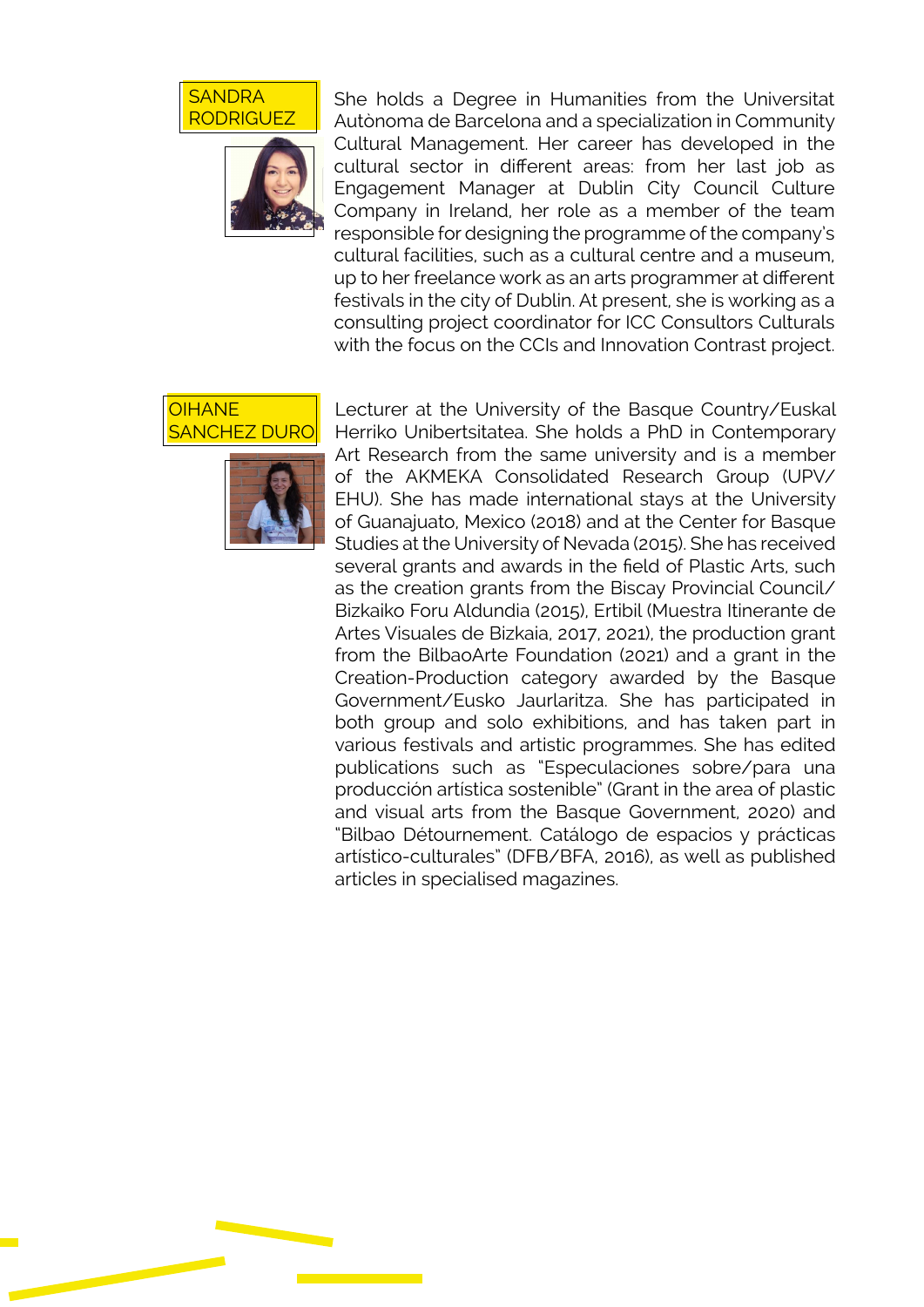#### SCIENTIFIC AND TECHNICAL SECRETARIAT





Cristina Ortega Nuere is Chief Scientific and Operating Officer of World Leisure Organization since January 2016. She combines her principal professional activity with teaching at master level at the Universitat Oberta of Catalunya. Doctor in Leisure and Human Development, with a Master degree in Cultural Management, she graduated from the Faculty of Arts and Philosophy from the University of Deusto, Spain, and completed her studies in London, Middlesex and at Westminster University. She has combined her academic activity as researcher and professor for over two decades at the University of Deusto -over 50 research projects, dozens of publications and editor-in-chief of several scientific journals- with other institutional responsibilities. She was for 4 years the President of ENCATC, the leading European Network of Cultural Management and Policy, and the Chair of ENCATC's Policy Group Monitors of Culture, made up of over 40 cultural observatories worldwide. She is a specialist in the evaluation of cultural projects and became a Jury Member of the European Capitals of Culture. In the Basque Country, she has been a member of the Basque Council of Culture and an Expert Evaluator of the Basque Cultural Observatory for 10 years. She usually participates as a speaker in international scientific conferences worldwide and she is the author of the reference book Observatorios Culturales. Creación de Mapas de lnfraestructuras y Eventos (Barcelona: Ariel, 2010), where she developed a cultural infrastructures and events utility model that has been applied in different cities and countries. Her last publication is CCI´s in the Basque Country. A journey through the development of the Basque Cultural and Creative Industries. Her area of specialization is leisure and culture, policies and evaluation.

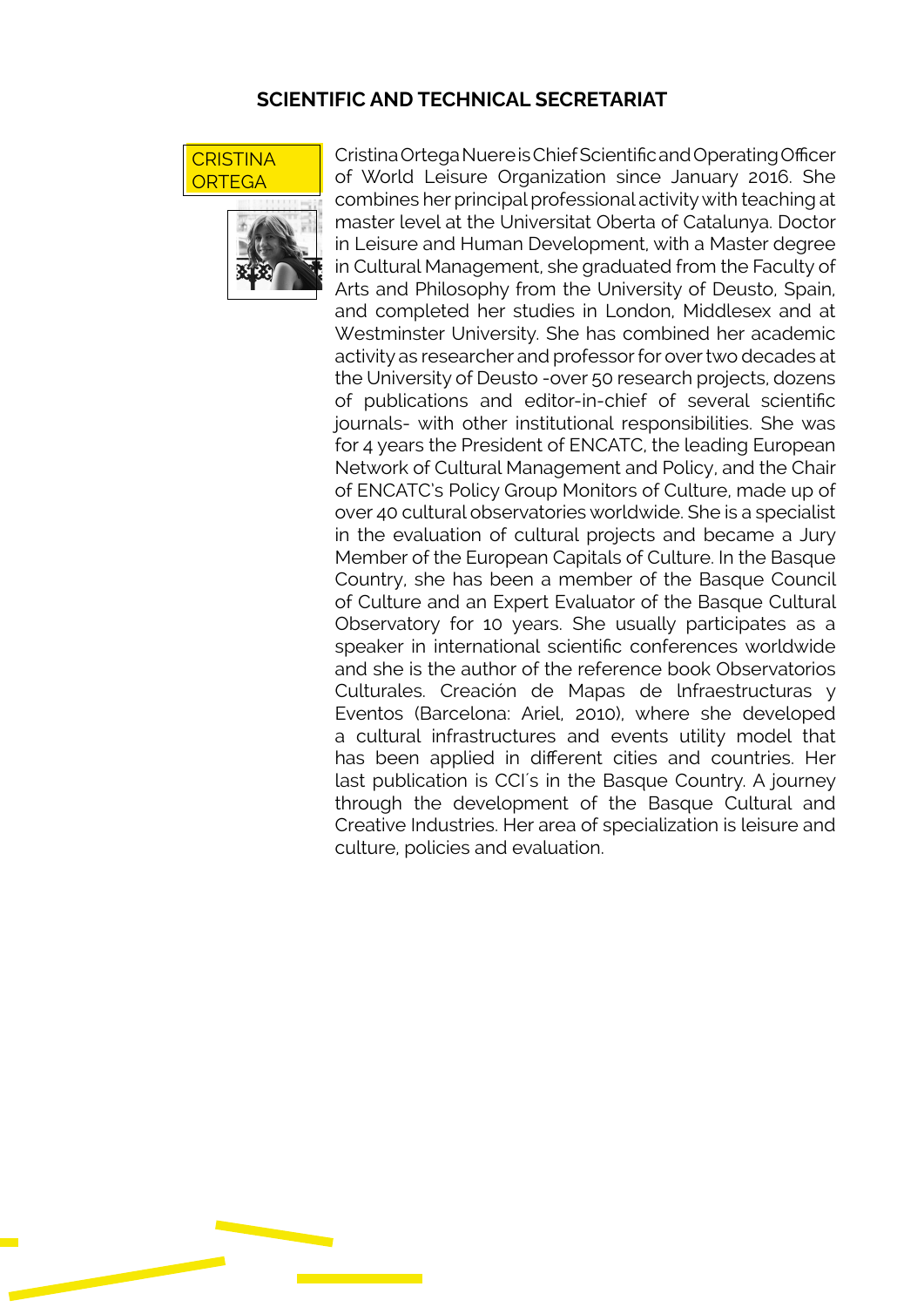#### **ISABEL VERDET**



Isabel Verdet Peris obtained her PhD thesis on Leisure, Culture and Communication for Human Development at the Institute of Leisure Studies (University of Deusto, Bilbao) in 2018. Graduated in Journalism and Translation and Interpreting by the University of Valencia (Spain), she holds a joint master's degree in Euroculture Erasmus Mundus Master of Arts, by the University of Deusto (Spain) and Georg-August Universität Göttingen (Germany). She has written several academic articles and worked as a research assistant in several international projects in the field of cultural management and policy, and the cultural and creative industries in particular. In the past, Isabel worked as a communication officer in several NGOs, as well as an assistant editor for academic publications. She currently works as Research and Publications Coordinator at the Cultural Consultancy 3Walks and the World Leisure Organization, WLO. Through 3Walks, Isabel combines these works with the provision of services for other international networks, such as ENCATC, the European network on cultural management and policy, where she works as a Research project Officer, and the European Creative Businesses Network, ECBN. As a result of this educational and professional path, Isabel's main skills have to do with academic editing, research, evaluation of activities and report writing, which add to a long experience working in international projects and environments. Email: [isabel.verdet@3walks.com](mailto:isabel.verdet%403walks.com?subject=)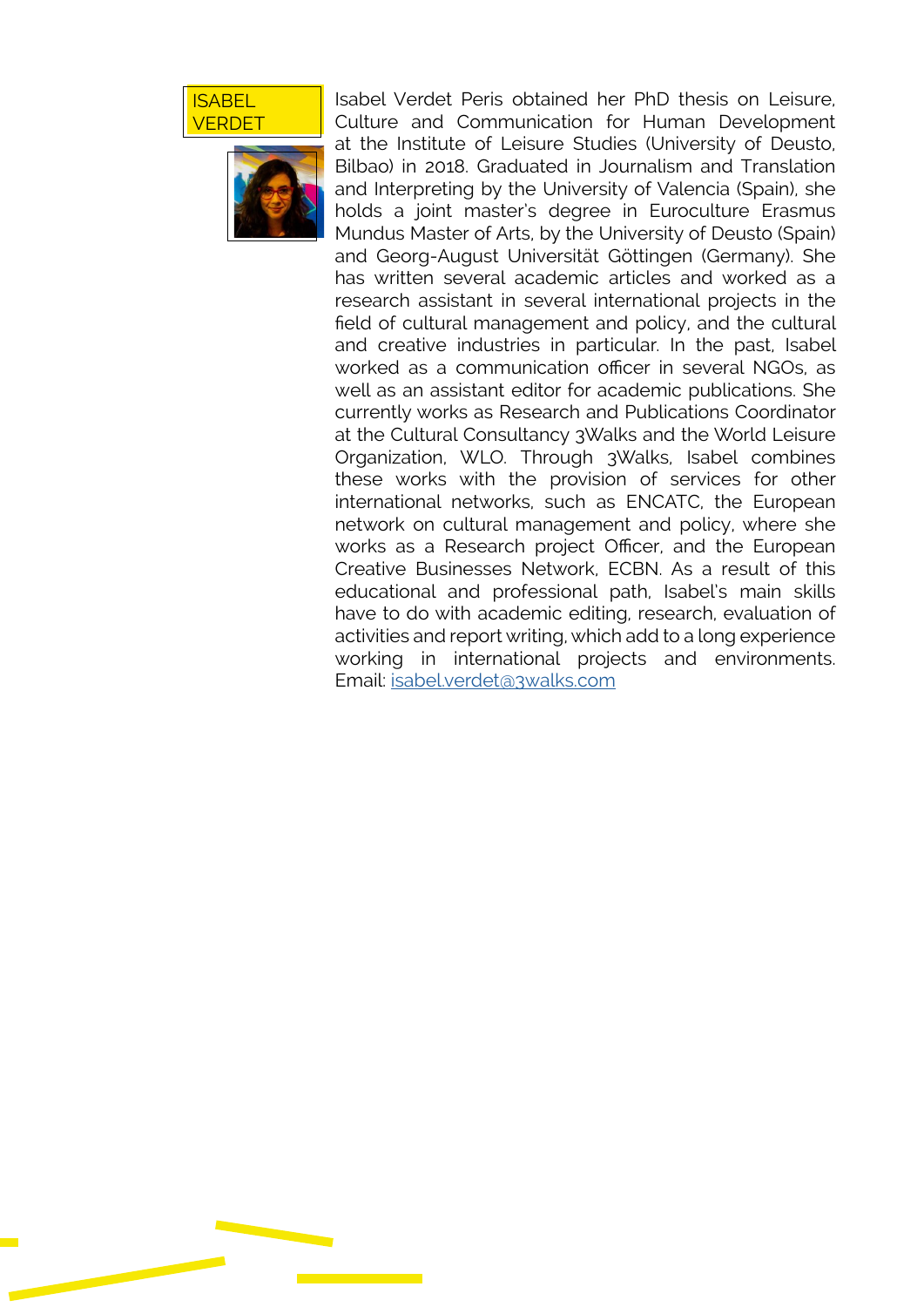#### ARKAITZ CELAÁ ANGULO



Arkaitz Celaá holds a degree in Tourism Management from the Polytechnic University of Valencia and in his final year he specialised in natural and cultural heritage. At the same university, he has been a presenter at the international tourism day conferences and has collaborated in different events with the topic of tourism. He is also a certified tour guide. After completing his university studies, he studied a Master's degree in Management of Cultural and Creative Industries at the European University Miguel de Cervantes. After that, he studied a technical course in marketing and cultural communication. His recent research has been linked to culture and its value. His first research study focused on the value of culture through the Guggenheim effect, and the second one, on the value of culture through Basque Radical Rock. He currently works in 3Walks as a project manager in matters related to the Cultural and Creative Sector. Email: [arkaitz.celaa@3walks.com](mailto:arkaitz.celaa%403walks.com?subject=)